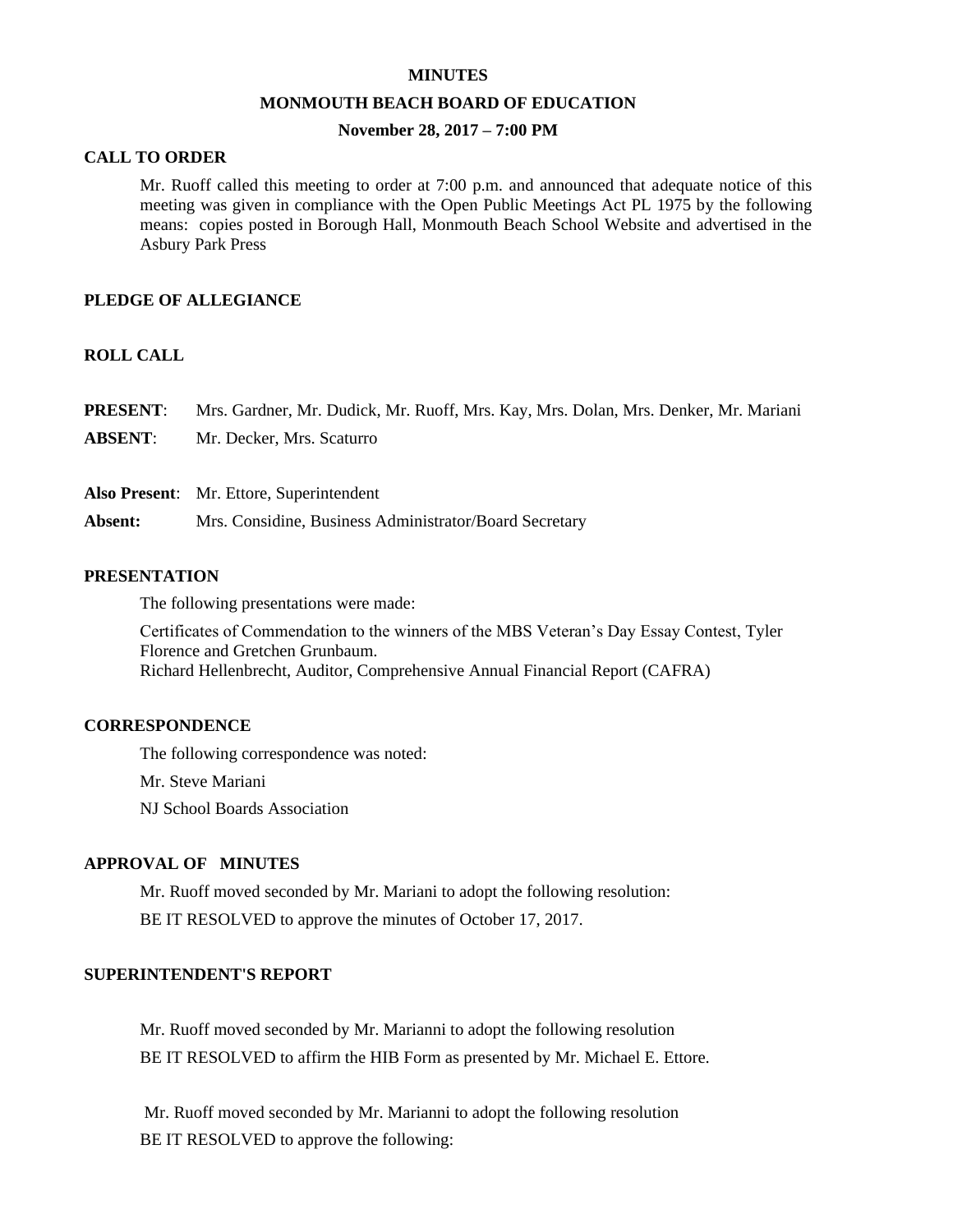## **STATISTICAL INFORMATION**

### **Student Enrollment as of October 31, 2017**

| Preschool                                |                   | 16       |  |  |
|------------------------------------------|-------------------|----------|--|--|
| Kindergarten                             |                   | 21       |  |  |
| Grade 1                                  |                   | 19       |  |  |
| Grade 2                                  |                   | 24       |  |  |
| Grade 3                                  |                   | 17       |  |  |
| Grade 4 - 1                              |                   | 13       |  |  |
| Grade 4 - 2                              |                   | 14       |  |  |
| Grade $5 - 1$                            |                   | 14       |  |  |
| Grade $5 - 2$                            |                   | 14       |  |  |
| Grade $6 - 1$                            |                   | 14       |  |  |
| Grade 6 - 2                              |                   | 15       |  |  |
| Grade 7 - 1                              |                   | 13       |  |  |
| Grade 7 - 2                              |                   | 12       |  |  |
| Grade 8 - 1                              |                   | 19       |  |  |
| Grade 8 - 2                              |                   | 19       |  |  |
|                                          | Total             | 244      |  |  |
| Special Education (Out of District): 3   |                   |          |  |  |
| One student in the following placements: |                   |          |  |  |
| Oceanport Schools (2)                    |                   |          |  |  |
|                                          | Harbor School (1) |          |  |  |
| <b>Student Attendance</b>                |                   |          |  |  |
| September                                | 98%               | February |  |  |
| October (                                | 97%               | March    |  |  |

| March    |
|----------|
| April    |
| May      |
| June     |
|          |
| February |
| March    |
| April    |
| May      |
|          |
|          |

### Fire Drills

October 23, 2017 at 10:15 a.m. Security Drill Active Shooter – October 13, 2017 at 10:15 a.m.

Mr. Ruoff moved seconded by Mr. Marianni to adopt the following resolution BE IT RESOLVED to approve the revised QSAC SOA for the 2017-2018 school year. Mr. Ruoff moved seconded by Mrs. Gardner to adopt the following resolution BE IT RESOLVED to approve MBS Nursing Services Plan for the 2017-18 school year.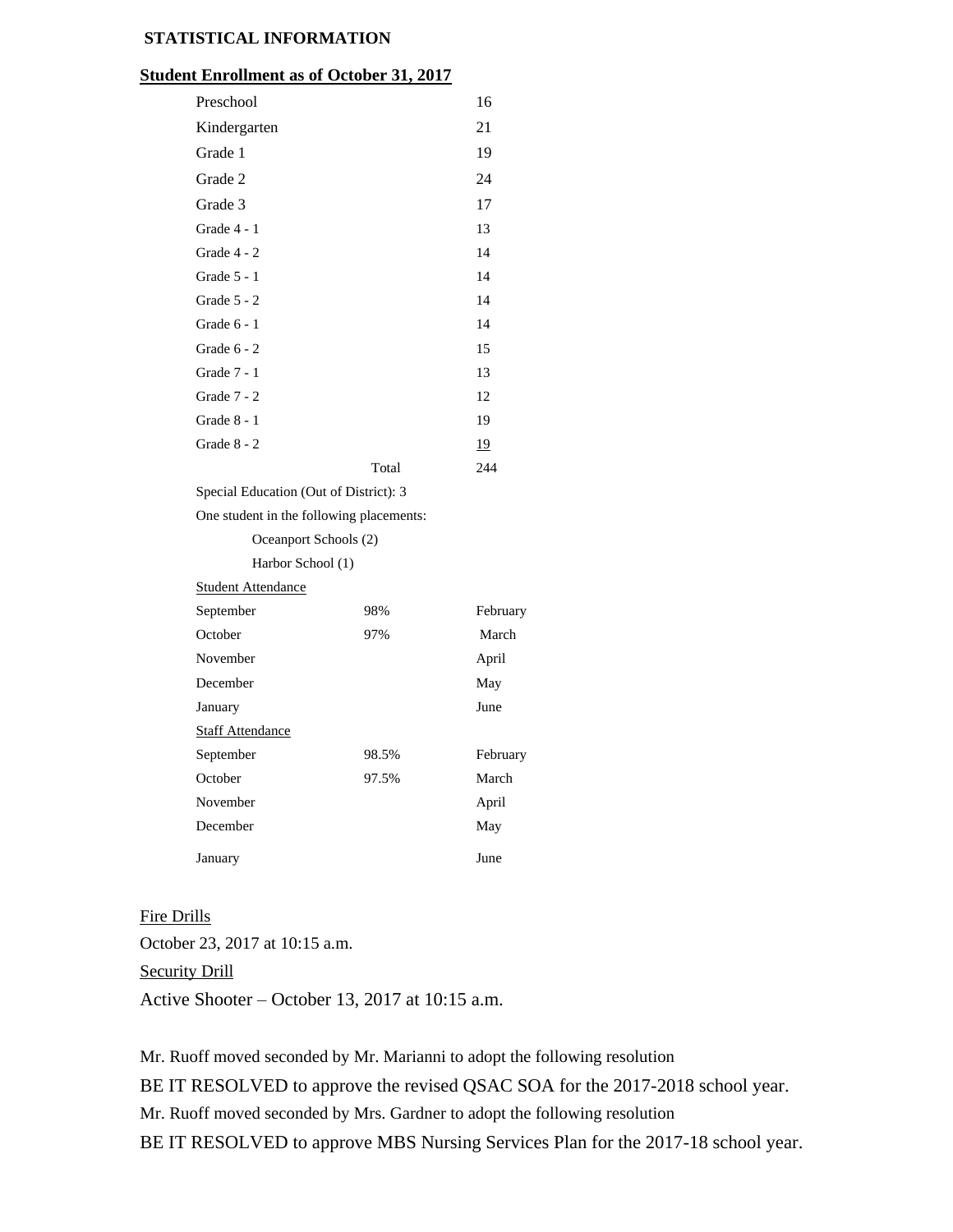### **PUBLIC DISCUSSION**

In compliance with Open Public Meetings Act PL 1975, Chapter 10:4-12 subsection b, - A public body may exclude the public only from that portion of a meeting at which the public body discusses any matter involving the employment, appointment, termination of employment, terms and conditions of employment evaluation of the performance of promotion or discipline of any specific prospective public officer or employees or current public offer or employee employed or appointed by the public body, unless all the individual employees or appointees whose rights could be adversely affected request in writing that such matter or matters be discussed at a public meeting. As per Board Bylaws, 0167, public participation in Board Meetings, such remarks are to be limited to five minutes duration. The Board of Education, though affording the opportunity for members of the public to comment will not engage and/or make remarks concerning matters of student confidentiality and/or matters of personnel wherein employees of the District have not been given notice of the Board's intent to discuss their terms and conditions of employment. Members of the public are reminded that though they are afforded the opportunity to address the Board, they are not given license to violate the laws of slander. Comments made by members of the public that are not in keeping with the orderly conduct of a public meeting will be asked to yield the floor and if they fail to do so may be subject to charges under New Jersey statues associated with disruption of a public meeting.

Mrs. Quatrocchi questioned the visibility of Board of Education vacancy postings on our website. She hoped the general public would be able to locate the posting

There was additional discussion about Makerspace education during public discussion that stemmed from the Superintendent's report when this topic was originally mentioned.

## **PTO UPDATE**

#### **FINANCE**

Leo Decker, Chair Karen. Dolan, Steve Mariani, Chris Dudick

Mrs. Dolan moved seconded by Mrs. Denker to adopt the following resolution

BE IT RESOLVED to approve the following financial report Report of the Board Secretary – October 31, 2017 Cash Balances:

| Fund 10 |     | \$2,740,576.41 |
|---------|-----|----------------|
| Fund 20 | \$. | $-2.373.40$    |
| Fund 30 | \$  | 52,613.15      |
| Fund 40 | \$  |                |
| Fund 50 | \$  | 3.641.42       |
| Fund 60 | \$  | 31,781.72      |
|         |     |                |

- Reconciliation Report for October
- Monthly transfer report
- November bill list in the amount of \$152,459.03
- Payroll report for October

In accordance with the reports attached:

Pursuant to NJAC 6:l20-2.13(d), I certify as of October 31, 2017, no budgetary line item account has been over expended in violation of NJAC 6:20-22.13 (ad). I hereby certify that all of the above information is correct.

Board Certification:

Pursuant to NJAC 6:20-2.3 (e), we certify that as of October 31, 2017 after review of the Secretary's Monthly Report and upon consultation with the appropriate district officials, that to the best of our knowledge, no major account or fund has been over expended in violation of NJAC 6:230-22.13(b) and

that sufficient funds are available to meet the district's financial obligations for the remainder of the fiscal year.

#### **ROLL CALL**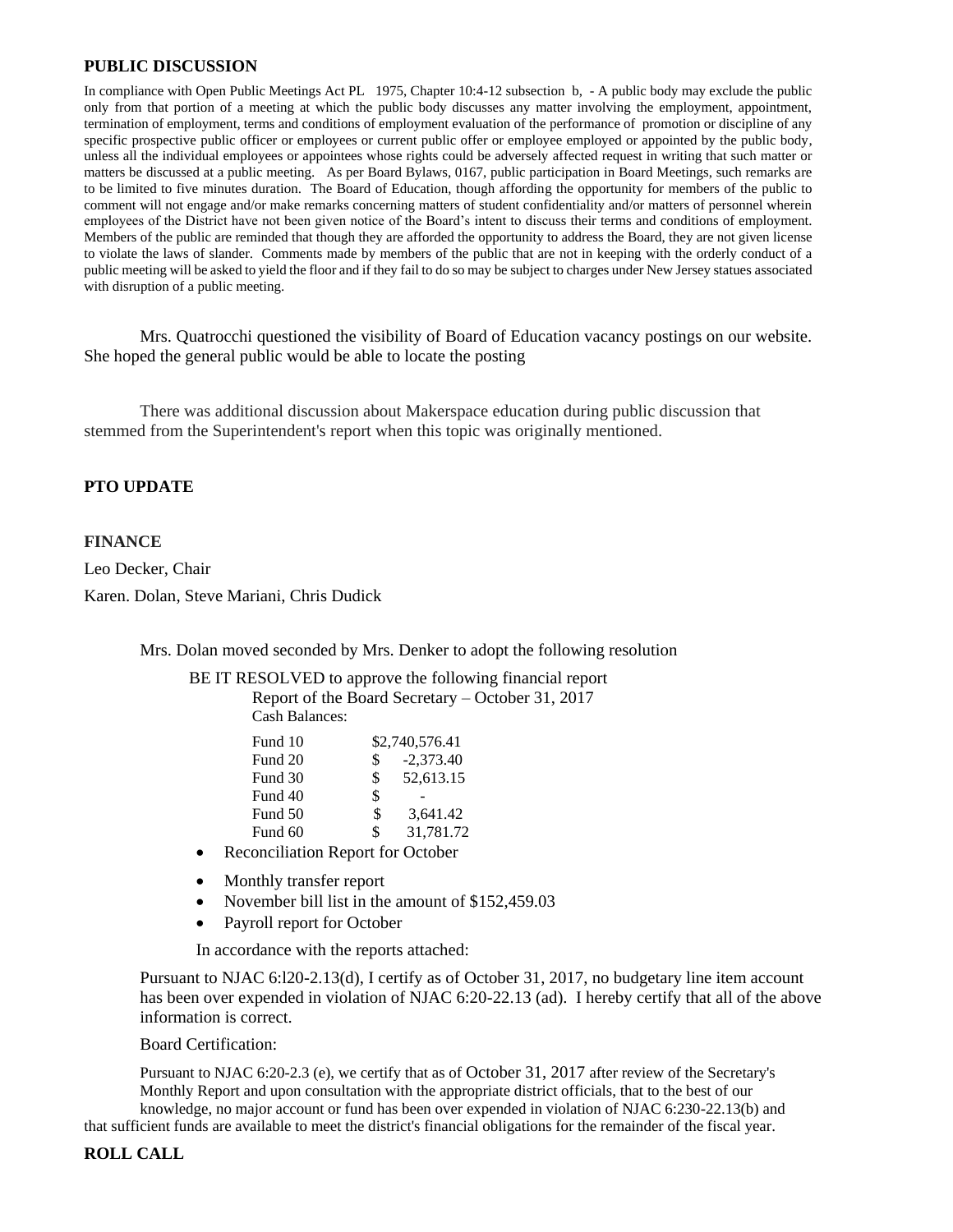**YES**: Mrs. Gardner, Mr. Dudick, Mr. Ruoff, Mrs. Kay, Mrs. Dolan, Mrs. Denker, Mr. Mariani

Mrs. Dolan moved seconded by Mrs. Gardner to adopt the following resolution

BE IT RESOLVED to approve Seashore Day Camp and School to provide transportation for extracurricular activities for the 2017-2018 school year.

## **ROLL CALL**

**YES**: Mrs. Gardner, Mr. Dudick, Mr. Ruoff, Mrs. Kay, Mrs. Dolan, Mrs. Denker, Mr. Mariani

Mrs. Dolan moved seconded by Mrs. Denker to adopt the following resolution

BE IT RESOLVED to approve the Comprehensive Annual Financial Report (CAFRA) n as presented with no recommendations

## **ROLL CALL**

**YES**: Mrs. Gardner, Mr. Dudick, Mr. Ruoff, Mrs. Kay, Mrs. Dolan, Mrs. Denker, Mr. Mariani

Mrs. Dolan moved seconded by Mr. Mariani to adopt the following resolution

BE IT RESOLVED to approve Stacy Lauderdale, Ph.D., BCBA-D to do 10 hour training 1 day per week for 2 hours over 10 weeks at a cost of \$1,500

## **ROLL CALL**

**YES**: Mrs. Gardner, Mr. Dudick, Mr. Ruoff, Mrs. Kay, Mrs. Dolan, Mrs. Denker, Mr. Mariani

## **PERSONNEL**

Sandi Gardner Chair,

Kathy Denker, Barbara Kay, Kelly Scaturro

Mrs. Gardner moved seconded by Mr. Mariani to adopt the following resolution BE IT RESOLVED to grant tenure to Alison McMahon, effective December 1, 2017.

Mrs. Gardner moved seconded by Mrs. Dolan to adopt the following resolution BE IT RESOLVED to rescind the following resolutions:

- The extracurricular stipend previously approved for Meghan Vaccarelli for the play per the MBTA contract for the 2017-2018 school year.
- The extracurricular stipend previously approved for Donna O'Neill and Erin Deininger for the talent show per the MBTA contract for the 2017-2018 school year
- The extracurricular stipend previously approved for Alexandra Maxcy for the Boston Trip for the 2017-2018 school year.
- The full cheerleading stipend for Nancy Pietz for the 2017-2018 school year per the MBTA Extracurricular Guide.

## **ROLL CALL**

**YES**: Mrs. Gardner, Mr. Dudick, Mr. Ruoff, Mrs. Kay, Mrs. Dolan, Mrs. Denker, Mr. Mariani

Mrs. Gardner moved seconded by Mrs. Dolan to adopt the following resolution BE IT RESOLVED to adopt the following resolutions:

 To approve Emily Rossi to receive the extracurricular play stipend per the MBTA contract for the 2017-2018 school year.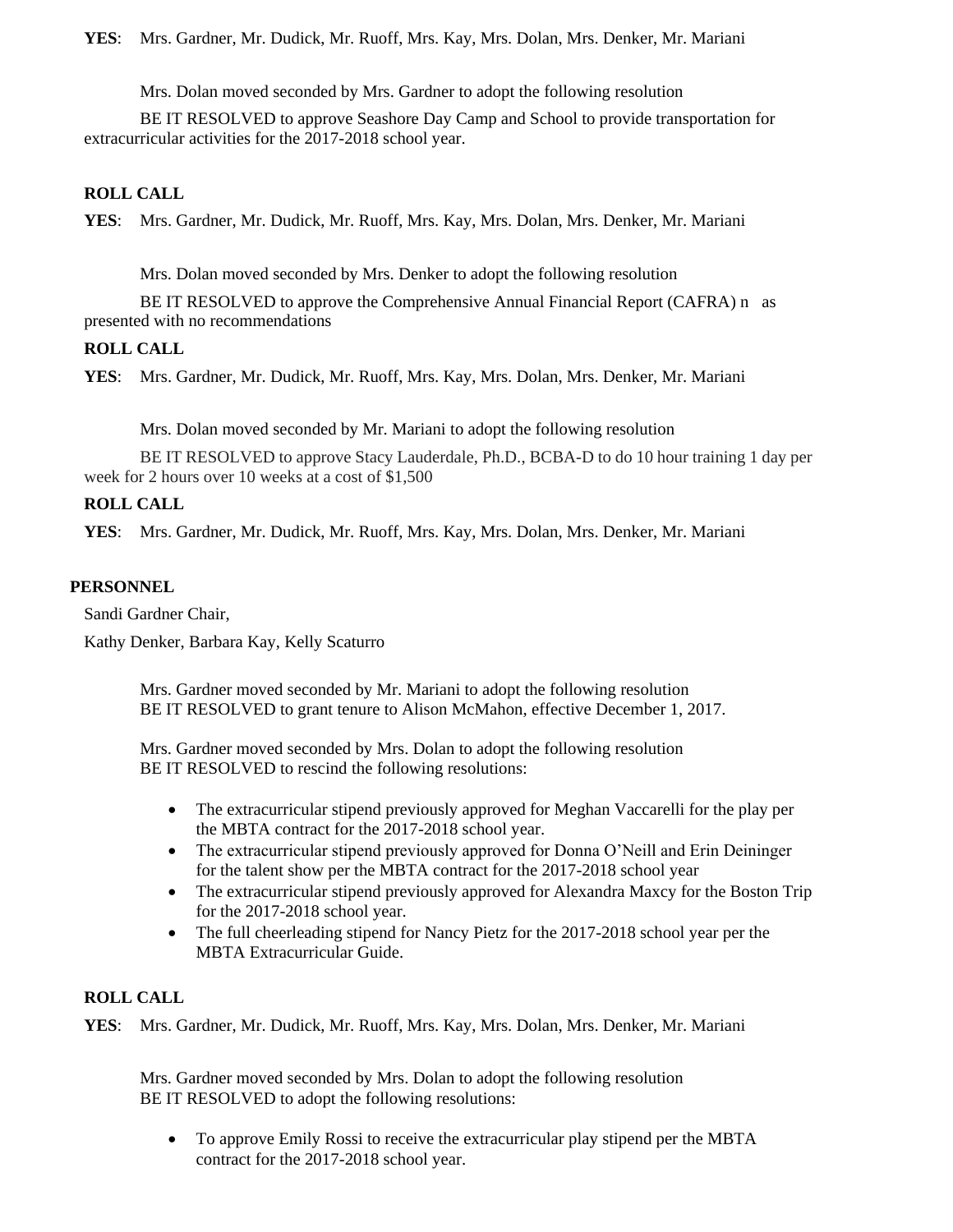- To approve Jessica Clark and Susan Gillick as chaperones for the Boston trip under the MBTA Extracurricular Guide for the 2017-2018 school year.
- To approve Nancy Pietz (Year 4) and Jaclyn Fuchs (Year 1) to split the cheerleading stipend for the 2017-2018 school year per the MBTA Extracurricular Guide.
- To approve Doreen Silakowski as an alternate for the 2017-2018 basketball season supervision per the MBTA contract.
- To approve Riley Hubner as a substitute teacher for the 2017-2018 school year.
- To approve Erin Deininger to chaperone the Student Council Dance on 12/15/17 per the MBTA Extracurricular Guide.
- To approve Tami Sasala and Tyler Vivian as volunteers for the boys and girls basketball teams for the 2017-2018 school year.

## **ROLL CALL**

**YES**: Mrs. Gardner, Mr. Dudick, Mr. Ruoff, Mrs. Kay, Mrs. Dolan, Mrs. Denker, Mr. Mariani

# **CURRICULUM AND INSTRUCTION**

Chair Kathleen Denker Kelly Scaturro, Sandi Gardner, Barbara Kay

> Mrs. Denker moved seconded by Mrs. Dolan to adopt the following resolution BE IT RESOLVED to approve the following teacher workshops/Professional Development days:

- Doreen Silakowski to attend Life Science workshop on January 16, 2017 through our membership in the Brookdale Education Network.
- Jason Vastano, Rianne Albert, and Meghan Vaccarelli to attend the MC 3 Winter Summit on January 12, 2018 through our membership in MC3.
- Jason Vastano and Alison McMahon to attend Models of Excellence with Google: The Student Centered Math Classroom through MC3 at a cost of \$75 per person.

Mrs. Denker moved seconded by Mrs. Dolan to adopt the following resolution BE IT RESOLVED to approve the Shore Consortium for G & T Visual Arts Convocation for Grade 5 at the Middletown Arts Center on 1/25/18 and Newark Museum of Art on 1/26/18 at a cost of \$1,050.00.

## **BUILDING AND GROUNDS**

Steve Mariani, Chair

Chris Dudick, Leo Decker, Karen Dolan

Mr. Mariani moved seconded by Mrs. Dolan to adopt the following resolution

BE IT RESOLVED to approve the following Building Use Application Forms**:** 

- Student Council to hold a Bring a Friend Dance in the gym on Friday, December 15, 2017 from  $7$  p.m.  $-9$  p.m. at a cost \$5 per student.
- Dina LoPiccolo/Greg Zweemer/Linda Stafford b to hold online coding activities in the Tech Lab and Media Center on Wednesday, December 6 from 3 p.m. – 5 p.m.
- $\bullet$  Kidz Art to hold their Winter Session in the Kindergarten classroom on 12/4, 12/11, 12/18, 1/8, 1/22, 1/29, and 2/12 for grades  $K - 3$ .
- PTO to hold an Assembly for grades  $K 8$  on January 24, 2018 from 8:30 a.m.  $-11:30$ a.m. with John Marshall/Weather Tour Information in the gym.
- PTO to hold a Holiday Boutique in the gym and library on December 9, 2017 from 8:00  $a.m. - 4:00 p.m.$
- PTO to hold a PreK 5 Sweetheart Dance on February 9, 2018 from  $5:00$  p.m.  $8:30$ p.m. in the gym.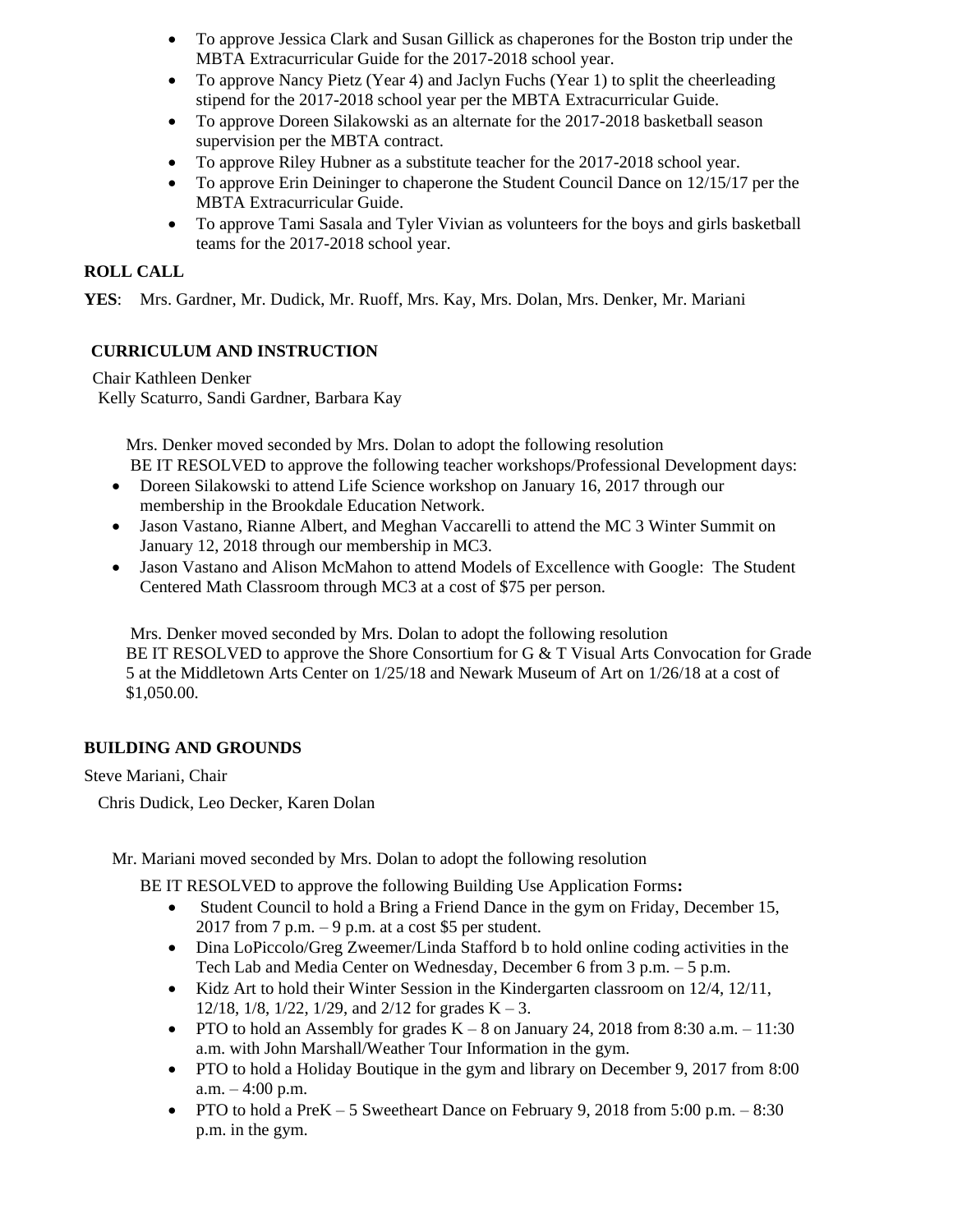• PTO to hold a Garden Club meeting in room 3 on March 27, 2018 from 3 p.m.  $-4:30$ p.m.

Mr. Mariani moved seconded by Mrs. Dolan to adopt the following resolution BE IT RESOLVED to adopt the following resolution:

**WHEREAS,** the Department of Education requires New Jersey School Districts to submit a three-year Comprehensive Maintenance Plan and M-1 form documenting "required" maintenance activities for each of its public school facilities, and

**WHEREAS,** the required maintenance activities as listed in the attached documents for the various school facilities of the Monmouth Beach School District are consistent with these requirements, and

**WHEREAS,** all past and planned activities are reasonable to keep school facilities open and safe for use or in their original condition and to keep their system warranties valid,

**NOW THEREFORE BE IT RESOLVED that** the Monmouth Beach School District hereby authorizes the School Business Administrator to submit the attached Comprehensive Maintenance Plan and M-1 form for the Monmouth Beach School District in compliance with Department of Education requirements.

## **POLICY**

No Report

## **GENERAL ITEMS**

Mr. Ruoff moved seconded by Mrs. Gardner to adopt the following resolution BE IT RESOLVED to accept with regret and gratitude the resignation of Steve Mariani from the Board effective December 31, 2017.

Mr. Mariani moved seconded by Mrs. Dolan to adopt the following resolution BE IT RESOLVED to approve the following 2017-2018 Basketball schedules:

|                      | <b>BASKETBALL 17-</b> |                     |            |      |
|----------------------|-----------------------|---------------------|------------|------|
| <b>BOYS SCHEDULE</b> | 18                    |                     |            |      |
|                      |                       | Opponent            | Place      |      |
|                      |                       |                     |            |      |
| 12/11/2017           |                       | <b>Tinton Falls</b> | <b>MB</b>  |      |
| 12/12/2017           |                       | Little Silver       | LS         |      |
| 12/19/2017           |                       | Fair Haven          | FH         |      |
| 12/21/2017           |                       | Oceanport           | OP         |      |
| 1/4/2018             |                       | Shrewsbury          | <b>MB</b>  |      |
| 1/5/2018             |                       | Eatontown           | MB         |      |
| 1/12/2018            |                       | Forrestdale         | FD         |      |
| 1/16/2018            |                       | <b>Tinton Falls</b> | ΤF         |      |
| 1/18/2018            | 1st                   | W Long Branch       | <b>WLB</b> | (DH) |
| 1/23/2018            |                       | Oceanport           | MB         |      |
| 1/26/2018            |                       | Forrestdale         | <b>MB</b>  |      |
| 1/30/2018            |                       | Shrewsbury          | SB         |      |
| 1/31/2018            | 2nd                   | W Long Branch       | MB         | (DH) |